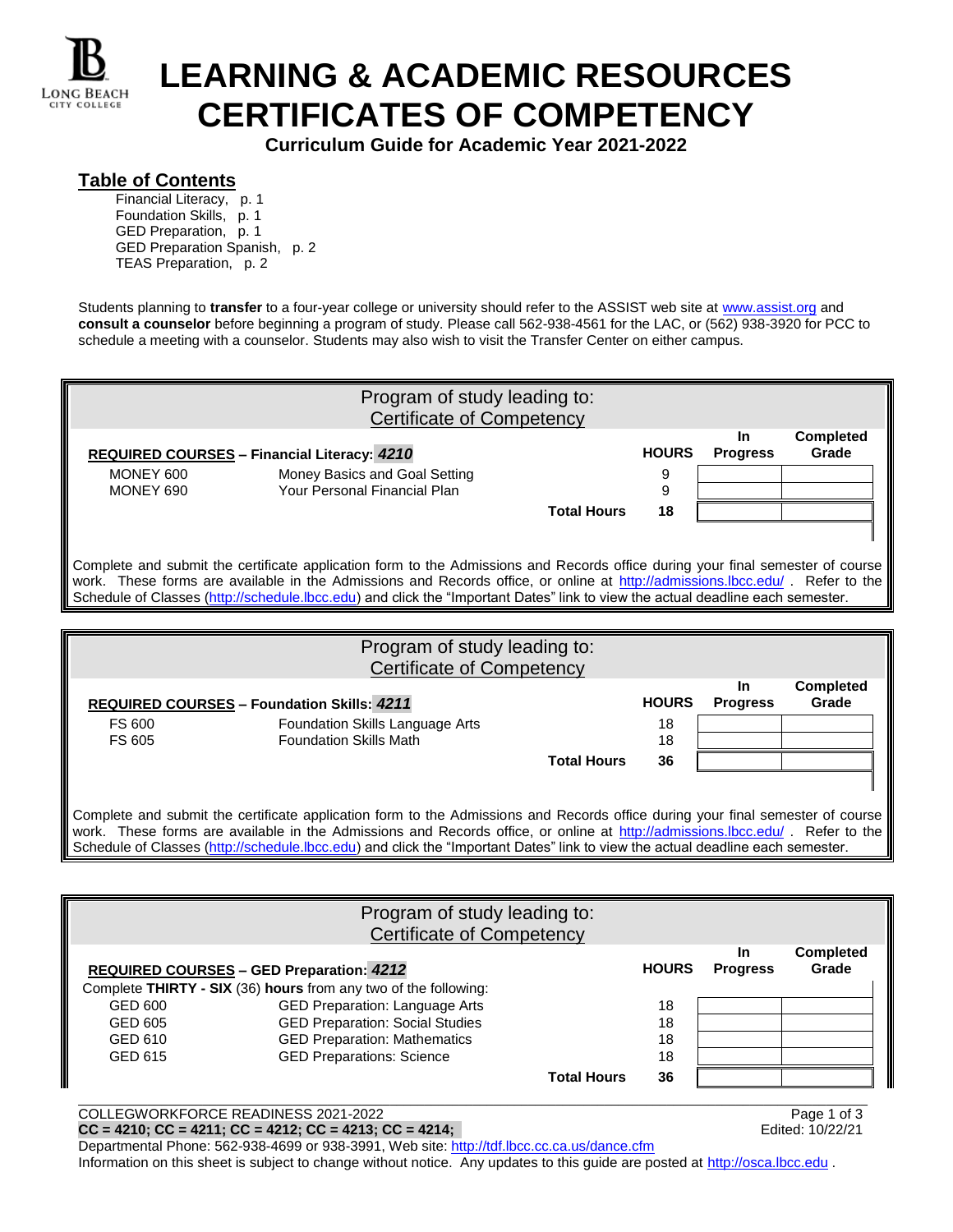Complete and submit the certificate application form to the Admissions and Records office during your final semester of course work. These forms are available in the Admissions and Records office, or online at<http://admissions.lbcc.edu/> . Refer to the Schedule of Classes [\(http://schedule.lbcc.edu\)](http://schedule.lbcc.edu/) and click the "Important Dates" link to view the actual deadline each semester.

|         | Program of study leading to:<br><b>Certificate of Competency</b>                                                                                                                                                                                                                                                                                                                                 |              |                              |                           |
|---------|--------------------------------------------------------------------------------------------------------------------------------------------------------------------------------------------------------------------------------------------------------------------------------------------------------------------------------------------------------------------------------------------------|--------------|------------------------------|---------------------------|
|         | <b>REQUIRED COURSES - GED Preparation Spanish: 4213</b>                                                                                                                                                                                                                                                                                                                                          | <b>HOURS</b> | <b>In</b><br><b>Progress</b> | <b>Completed</b><br>Grade |
|         | Complete THIRTY - SIX (36) hours from any two of the following:                                                                                                                                                                                                                                                                                                                                  |              |                              |                           |
| GED 620 | GED Preparation - Spanish: Language Arts                                                                                                                                                                                                                                                                                                                                                         | 18           |                              |                           |
| GED 625 | GED Preparation - Spanish: Social Studies                                                                                                                                                                                                                                                                                                                                                        | 18           |                              |                           |
| GED 630 | GED Preparation - Spanish: Mathematics                                                                                                                                                                                                                                                                                                                                                           | 18           |                              |                           |
| GED 635 | GED Preparations - Spanish: Science                                                                                                                                                                                                                                                                                                                                                              | 18           |                              |                           |
|         | <b>Total Hours</b>                                                                                                                                                                                                                                                                                                                                                                               | 36           |                              |                           |
|         |                                                                                                                                                                                                                                                                                                                                                                                                  |              |                              |                           |
|         | Complete and submit the certificate application form to the Admissions and Records office during your final semester of course<br>work. These forms are available in the Admissions and Records office, or online at http://admissions.lbcc.edu/. Refer to the<br>Schedule of Classes (http://schedule.lbcc.edu) and click the "Important Dates" link to view the actual deadline each semester. |              |                              |                           |

| Program of study leading to:                                                                                                   |                                                                                                                                                                                                                                                                |                    |              |                        |                           |  |
|--------------------------------------------------------------------------------------------------------------------------------|----------------------------------------------------------------------------------------------------------------------------------------------------------------------------------------------------------------------------------------------------------------|--------------------|--------------|------------------------|---------------------------|--|
| <b>Certificate of Competency</b>                                                                                               |                                                                                                                                                                                                                                                                |                    |              |                        |                           |  |
|                                                                                                                                | <b>REQUIRED COURSES - TEAS Preparation: 4214</b>                                                                                                                                                                                                               |                    | <b>HOURS</b> | In.<br><b>Progress</b> | <b>Completed</b><br>Grade |  |
|                                                                                                                                | Complete THIRTY - SIX (36) hours from any two of the following:                                                                                                                                                                                                |                    |              |                        |                           |  |
| <b>TEAS 600</b>                                                                                                                | <b>TEAS Preparation English and Reading</b>                                                                                                                                                                                                                    |                    | 18           |                        |                           |  |
| <b>TEAS 605</b>                                                                                                                | <b>TEAS Preparation Math and Science</b>                                                                                                                                                                                                                       |                    | 18           |                        |                           |  |
|                                                                                                                                |                                                                                                                                                                                                                                                                | <b>Total Hours</b> | 36           |                        |                           |  |
|                                                                                                                                |                                                                                                                                                                                                                                                                |                    |              |                        |                           |  |
| Complete and submit the certificate application form to the Admissions and Records office during your final semester of course |                                                                                                                                                                                                                                                                |                    |              |                        |                           |  |
|                                                                                                                                | work. These forms are available in the Admissions and Records office, or online at http://admissions.lbcc.edu/. Refer to the<br>Schedule of Classes (http://schedule.lbcc.edu) and click the "Important Dates" link to view the actual deadline each semester. |                    |              |                        |                           |  |

Certificate of Competency, Foundational Skills:

The Foundational Skills program prepares students with the essential skills for academic success. Students gain knowledge and skills in language arts and math. Students who reach competencies may advance to develop skills for the workplace and to prepare for future educational opportunities.

Program Student Learning Outcomes (Foundation Skills):

Demonstrate the ability to apply foundational language arts and/or math skills.

Certificate of Competency, Financial Literacy:

**The Financial Literacy Program provides students the essential skills for personal money management. Students gain confidence as they learn about budgeting, saving, debt, credit, as well as education, housing, transportation and investing options. Students will create an action plan to improve their quality of life and reach their educational, professional and economic goals.**

\_\_\_\_\_\_\_\_\_\_\_\_\_\_\_\_\_\_\_\_\_\_\_\_\_\_\_\_\_\_\_\_\_\_\_\_\_\_\_\_\_\_\_\_\_\_\_\_\_\_\_\_\_\_\_\_\_\_\_\_\_\_\_\_\_\_\_\_\_\_\_\_\_\_\_\_\_\_\_\_\_\_\_\_\_\_\_\_\_\_\_\_\_\_\_\_\_\_\_\_\_\_\_\_\_\_\_\_\_\_\_\_\_\_